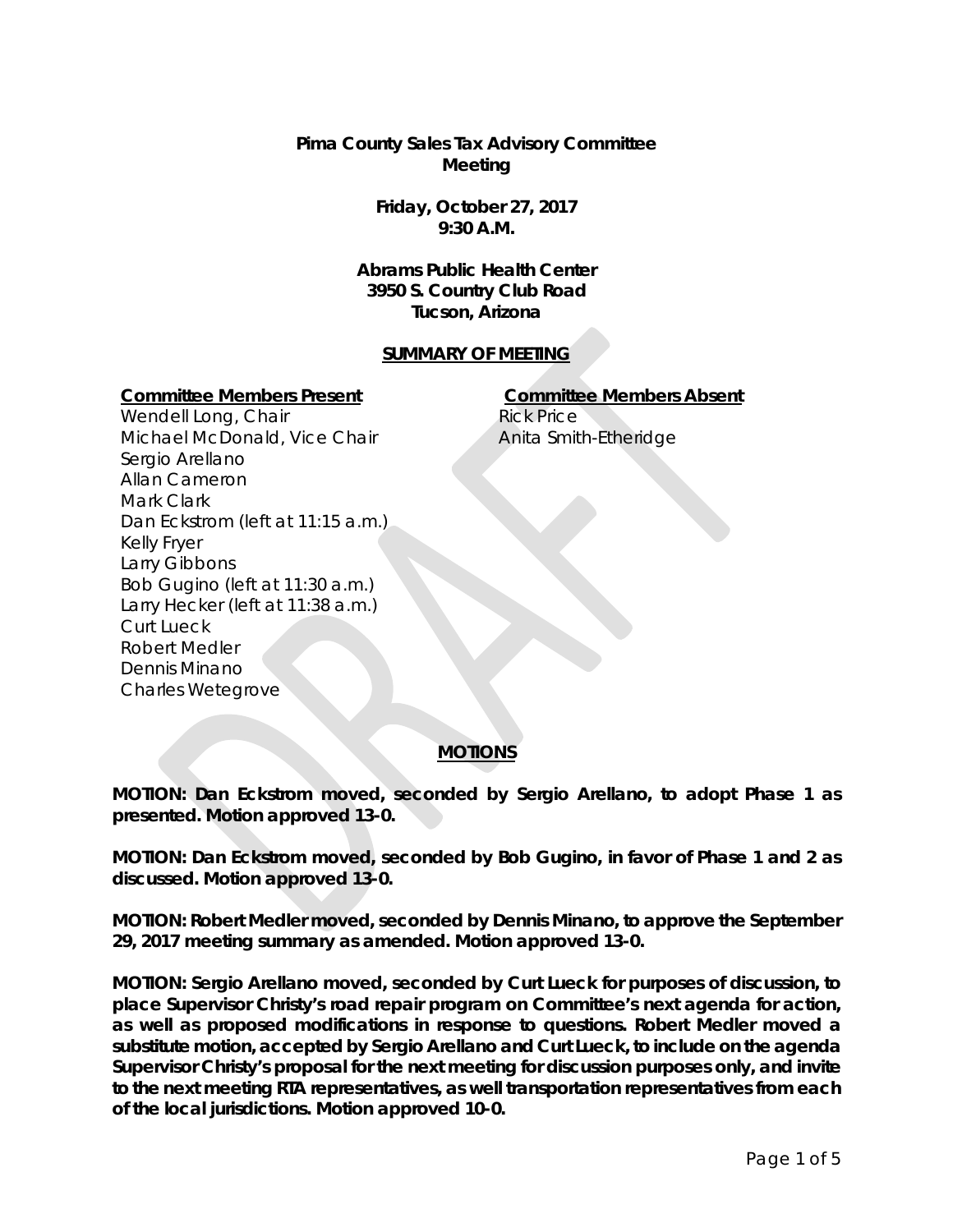#### 1. Welcome

The meeting began at 9:34 a.m. with a quorum.

#### 2. Pledge of Allegiance

3. Introductions and Opening Comments

Chairman Wendell Long and Vice Chair Michael McDonald made opening comments. Chairman Long made an open invite to elected officials to attend and speak to Committee. Charles Wetegrove, representing the Southern Arizona Lodging and Resort Association (SALARA) reported that SALARA's Board of Directors met recently and unanimously voted to try to get Pima County Supervisor Ally Miller to attend one of these meetings since approval of a sales tax requires a unanimous vote of the Board and appears from materials sent to the Committee that Supervisor Miller is not willing to consider a sales tax. There was discussion as to whether a motion was needed to invite Supervisor Miller to the meeting. Nicole Fyffe stated that staff could extend an invite on behalf of the Committee. Robert Medler stated that there should be an expectation that each Supervisor attend meetings in their district. Each of the Committee members introduced themselves.

Chairman Long reiterated the responsibility of the Committee to make recommendations specific to the following questions:

- 1. Should the Board of Supervisors adopt a half-cent general sales tax?
- 2. Should the sales tax be used for road repair, property tax reduction, or some combination of both?
- 3. Should the sales tax be temporary or permanent?
- 4. Call to the Audience

No one spoke at this time. A member of the audience did later submit a speaker card, asking not to speak, but requesting that public meetings be held at a time that more working people can attend - suggesting noon, 4 p.m. or 5 p.m. Her speaker card is attached to this meeting summary.

#### 5. Committee Meetings and Organization

Dennis Minano presented a possible path forward regarding committee meetings and public input. As proposed, Phase 1 would be focused on education, information and listening, and would include three meetings/listening sessions in November, December and January to hear from the public and interested organizations. Phase 2 would be focused on the Committee's deliberations on its three specific tasks in order to make a recommendation to the Board in March.

## **MOTION: Dan Eckstrom moved, seconded by Sergio Arellano, to adopt Phase 1 as presented. Motion approved 13-0.**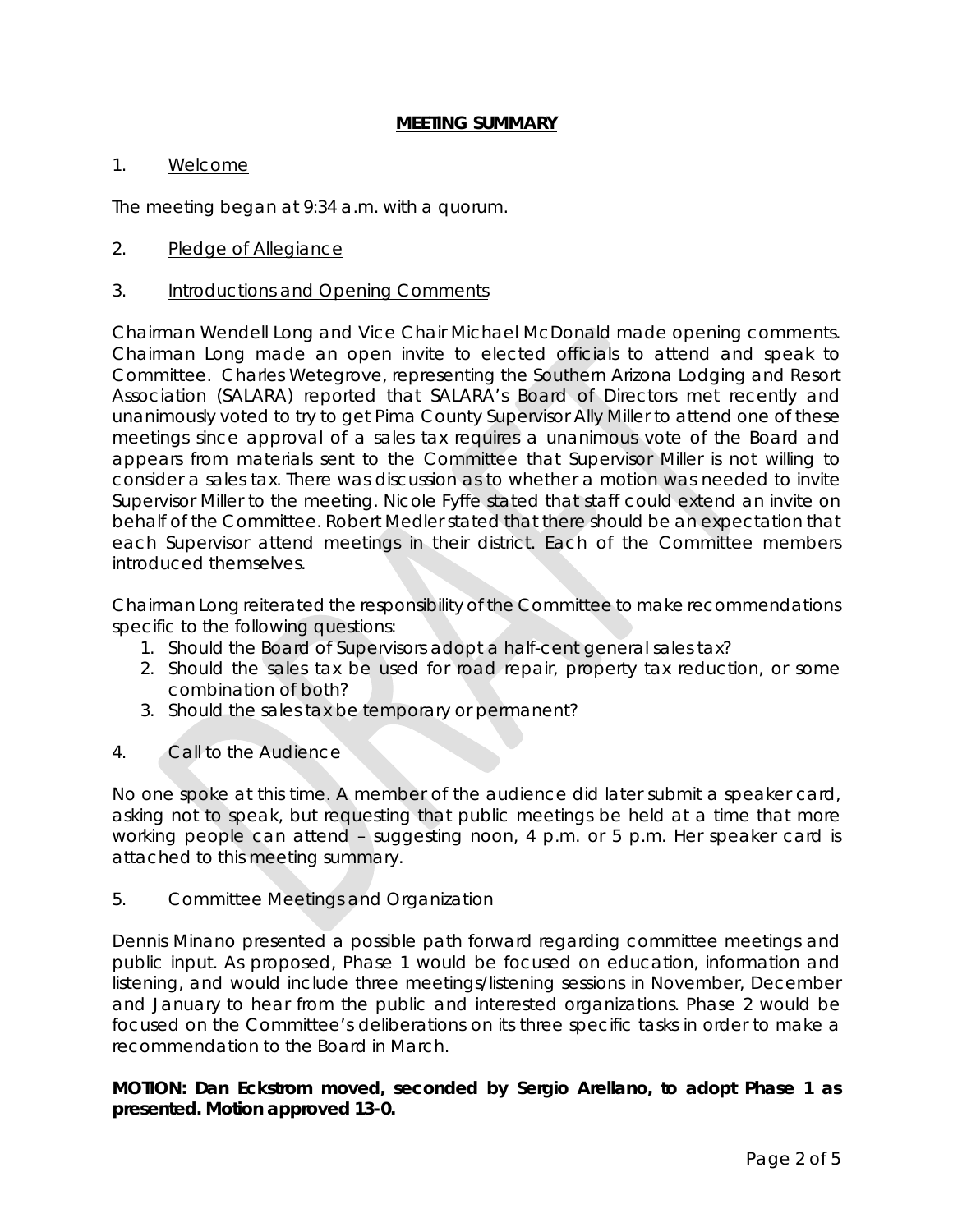Mr. Minano suggested that notices for the listening sessions include the three questions the Committee must address so that speakers can be prepared to address those questions. Vice-Chair McDonald suggested meeting at community centers like El Pueblo, in order to get input from the general public that is not associated with interested organizations.

Robert Medler suggested a subcommittee to work with staff to identify meeting locations, a list of organizations to invite, etc. Charles Wetegrove and Kelly Fryer volunteered to assist Mr. Medler with this.

Ms. Fryer spoke in support of meeting in the evening or on the weekend to allow for other members of the public to attend, would like to discuss a communications strategy, and asked how the Committee would receive input from people that cannot attend the meetings. Nicole Fyffe responded that a member of the audience had just submitted a speaker card asking the committee to meeting at times that working people can attend, and that staff has been receiving comments via a dedicated feedback form on the sales tax website, which are then provided to the Committee. Ms. Fyffe also stated that if it is just three people interested in meeting to develop a list of meeting locations, etc., then those discussions can occur with staff without setting up a formal subcommittee and holding a public meeting.

Curt Lueck offered to work with staff to develop a fact sheet that could be provided to the public in advance of them providing comments.

Bob Gugino asked on which transactions a County sales tax would apply. Nicole Fyffe and Craig Horn (Pima County Finance Department) replied that a County general sales tax would exclude the same items excluded by the State sales tax: unprepared food, prescription medication, residential rentals over 30 days and commercial leases. The RTA sales tax is almost identical, but does apply to commercial leases, and therefore the RTA revenues from a half-cent sales tax are slightly higher than projected County half-cent sales tax revenues.

There was a lot of discussion about whether to hold just three meetings over the next three months, or whether to also hold additional meetings (some referred to these additional meetings as satellite meetings in more remote rural locations, or listening sessions); and whether this process was worthwhile if at least one County Supervisor has stated her opposition to a sales tax; and the timing of this public process in relation to Supervisor Christy's proposal.

Chairman Long asked for a show of hands for how many Committee members were in favor of three meetings only during phase 1 or three meetings plus additional satellite meetings. Committee members voted 8 to 2, with at least 1 abstention, to support three meetings plus additional satellite meetings.

## **MOTION: Dan Eckstrom moved, seconded by Bob Gugino, in favor of Phase 1 and 2 as discussed. Motion approved 13-0.**

It was clarified that the Committee did not see a need for subcommittees at this time. Time limits for speakers at meetings would be up to the discretion of the Chairman.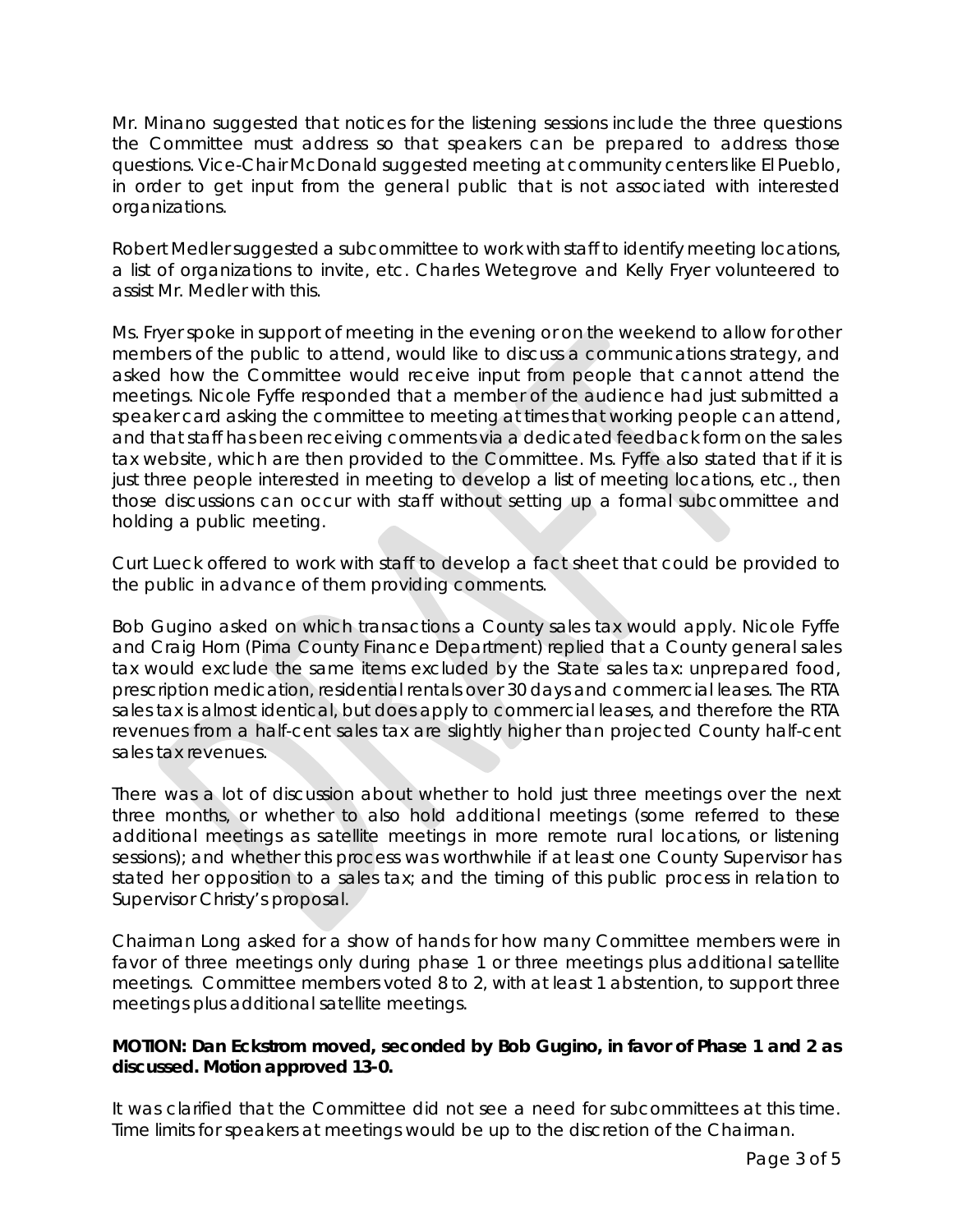# **MOTION: Robert Medler moved, seconded by Dennis Minano, to approve the September 29, 2017 meeting summary as amended. Motion approved 13-0.**

## 6. Pima County Supervisor Steve Christy's "Just Fix the Roads Program" Presentation

Supervisor Christy presented his proposal to repeal the road property tax, adopt a halfcent sales tax for 10 years, and transfer the revenues to the Regional Transportation Authority (RTA) to administer a road repair program county-wide. Chairman Long and Committee members Mr. Minano, Mr. Arellano, Mr. Medler, Ms. Fryer, Mr. Gugino and Mr. Hecker thanked Supervisor Christy for his proposal and asked questions. In response to questions, Supervisor Christy stated that the sales tax could be extended beyond 10 years if the Board and the RTA agreed; funding road repair out of the County's general fund could negatively impact County services; it is unlikely the State Legislature would increase the gas tax or redistribute HURF revenues; the RTA would be the best administrator as they are like "Switzerland" and have shown no evidence of succumbing to undo influence by one jurisdiction over another; RTA has a citizens oversight committee and recently had a glowing review as a result of a State audit; even though fixing roads may be a local issue, the RTA has proven itself; allocating 1% of the sales tax revenues to RTA would not be a waste as other jurisdictions would be hard pressed to administer such a program for such little of a cost; RTA leadership is in favor of this; the poor condition of our roadways is the number one issue facing the County; companies look at two key issues when considering relocating to Tucson (road conditions and education); poverty related issues cannot be addressed without a sound road system; support for prioritizing contract awards to minority and women-owned contractors to fix the roads; RTA will not bypass low income neighborhoods when implementing a road repair program; and supports allocating a portion of the sales tax revenues for transit.

### **MOTION: Sergio Arellano moved, seconded by Curt Lueck for purposes of discussion, to place Supervisor Christy's road repair program on Committee's next agenda for action, as well as proposed modifications in response to questions.**

Mr. Minano, Mr. Medler, Mr. Wetegrove, Mr. Lueck, and Mr. McDonald all expressed concerns that acting on Supervisor Christy's proposal next month would mean skipping the public input process that was just agreed to by the Committee, and was unnecessary since the existing road property tax can't be repealed until July 1, 2018. Mr. Medler also said he was concerned to hear that Supervisor Christy may now be advocating for use of the sales tax revenue for transit and landscape of medians. Mr. Lueck emphasized that the first task of the Committee is to determine whether or not to even recommend a sales tax and that the Committee needs to answer that question first.

Supervisor Christy responded that he was flexible as to when he would take the plan to the Board of Supervisors for a vote (could be as late as April) and would certainly want this Committee's input before asking the Board to vote on it. Mr. Arellano explained that his motion was to keep Supervisor Christy's proposal on the front burner.

**MOTION: Rob Medler moved a substitute motion, accepted by Sergio Arellano and Curt Lueck, to include on the agenda Supervisor Christy's proposal for the next meeting for discussion purposes only, and invite to the next meeting RTA representatives, as well**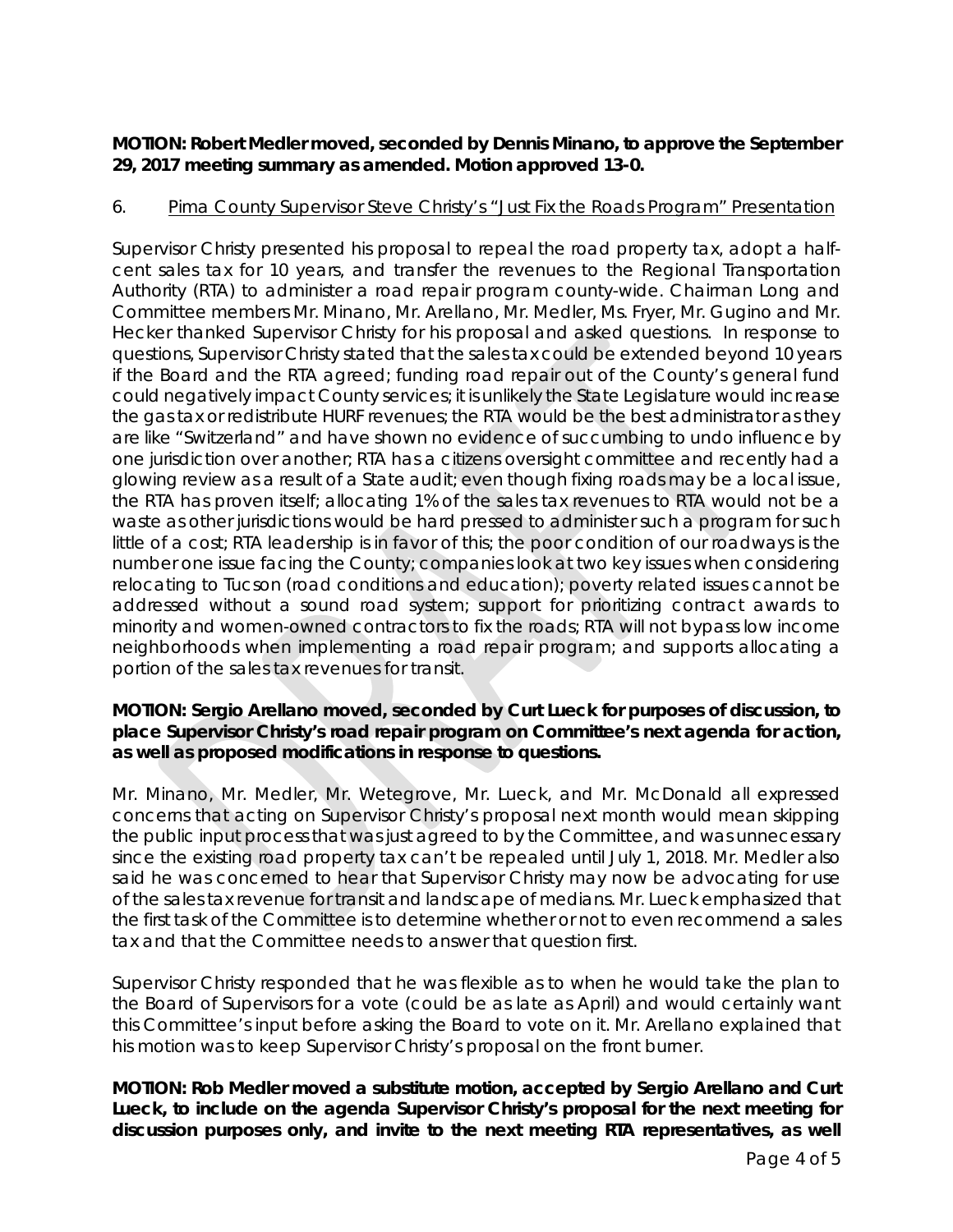**transportation representatives from each of the local jurisdictions. Motion approved 10- 0.** 

7. Call to the Audience

No one spoke at this time.

## 8. Adjournment

Due to the meeting running long, the rest of the agenda was tabled for the next meeting.

**Robert Medler moved, seconded by Mark Clark, to adjourn the meeting. Meeting adjourned at 11:58 a.m.**